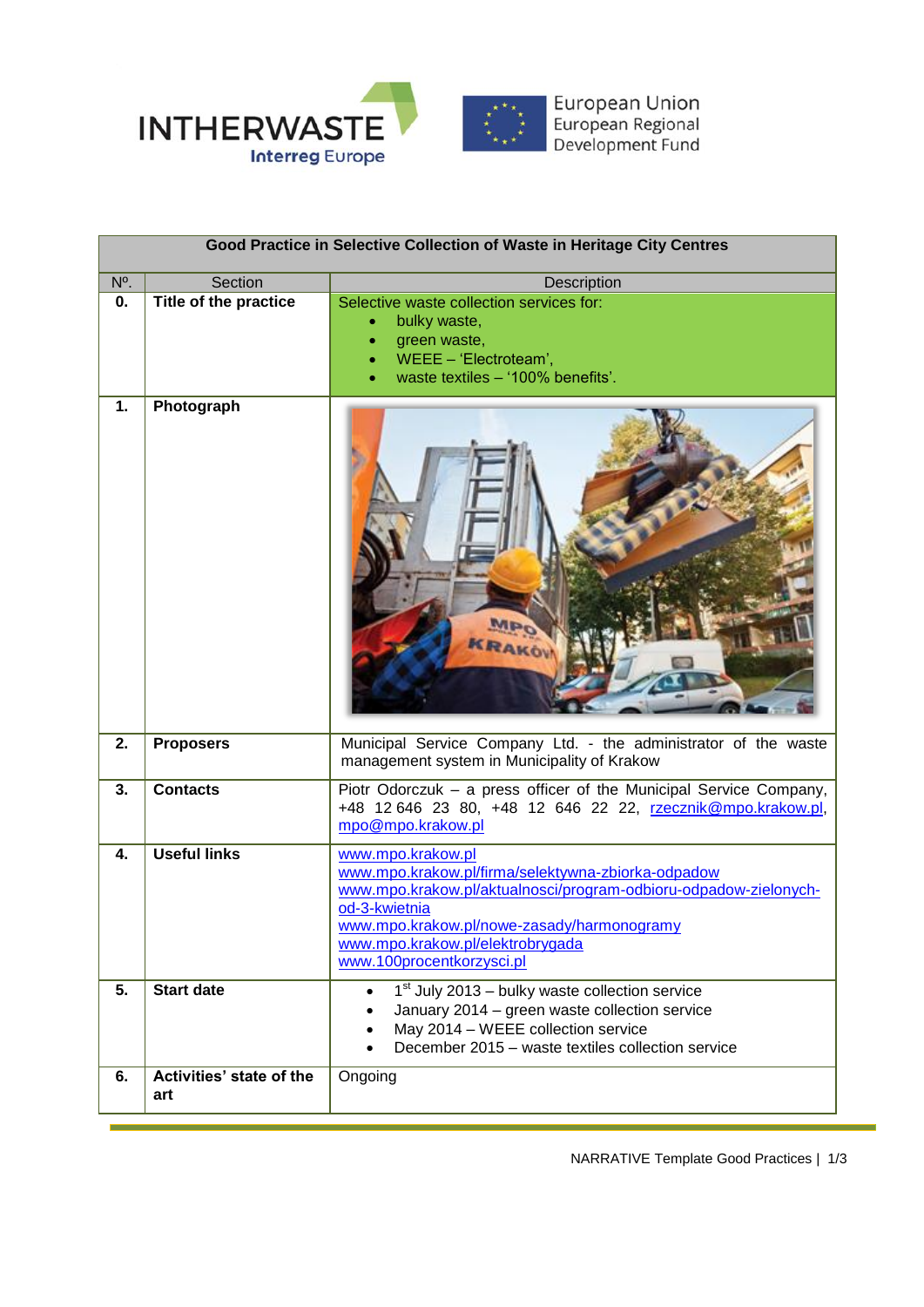



European Union<br>European Regional<br>Development Fund

| 7. | Location                                                                                                                                                                                                                                                                                                                                                                                                                                  | Municipality of Krakow including the Heritage City Centre                                                       |  |
|----|-------------------------------------------------------------------------------------------------------------------------------------------------------------------------------------------------------------------------------------------------------------------------------------------------------------------------------------------------------------------------------------------------------------------------------------------|-----------------------------------------------------------------------------------------------------------------|--|
| 8. | Inhabitants in the area                                                                                                                                                                                                                                                                                                                                                                                                                   | 768 000 - inhabitants of the Municipality of Krakow (including 1536<br>inhabitants of the Heritage City Centre) |  |
| 9. | Description of the practice                                                                                                                                                                                                                                                                                                                                                                                                               |                                                                                                                 |  |
|    | Origin:                                                                                                                                                                                                                                                                                                                                                                                                                                   |                                                                                                                 |  |
|    | Selective waste collection services for bulky waste, green waste, WEEE - 'Electroteam' and<br>waste textiles - '100% benefits' are the result of:                                                                                                                                                                                                                                                                                         |                                                                                                                 |  |
|    | adjusting to the local law rules, especially the law on maintaining cleanliness and order in<br>$\bullet$                                                                                                                                                                                                                                                                                                                                 |                                                                                                                 |  |
|    | municipalities and the act of local law,<br>ensuring a selective collection of each type of waste in exchange for a fee,<br>$\bullet$                                                                                                                                                                                                                                                                                                     |                                                                                                                 |  |
|    | improving the effectiveness of a selective collection,<br>$\bullet$<br>facilitation in disposing difficult waste from owners of properties.<br>$\bullet$                                                                                                                                                                                                                                                                                  |                                                                                                                 |  |
|    |                                                                                                                                                                                                                                                                                                                                                                                                                                           |                                                                                                                 |  |
|    | Development and Timescale:                                                                                                                                                                                                                                                                                                                                                                                                                |                                                                                                                 |  |
|    | The administrator of the waste management system in the Municipality of Krakow set up schedule<br>for bulky waste and green waste collection. The collection service is carried out at the curb. Bulky<br>waste is delivered to dismantling plant and green waste to composting plant.                                                                                                                                                    |                                                                                                                 |  |
|    | 'Electroteam' programme involves a collection of WEEE directly from the citizens of Krakow after<br>a telephone notification. The team arrives at the property to collect WEEE and then delivers them<br>to a dismantling plant.                                                                                                                                                                                                          |                                                                                                                 |  |
|    | '100% benefits' programme provides a reception of waste textiles. Residents can call to report<br>their need for the collection of textiles. On the agreed date, textiles are collected directly from the<br>property, and then go to the Polish Red Cross workers who select such collected textiles that can<br>be passed to the needy. Other textiles shall be disposed of as waste in the Municipal Service<br>Company installations. |                                                                                                                 |  |
|    | Factors involved:                                                                                                                                                                                                                                                                                                                                                                                                                         |                                                                                                                 |  |
|    | The service is provided by the Municipal Service Company. '100% benefits' programme includes<br>a cooperation with Polish Red Cross.                                                                                                                                                                                                                                                                                                      |                                                                                                                 |  |
|    | Legal framework:                                                                                                                                                                                                                                                                                                                                                                                                                          |                                                                                                                 |  |
|    | The legal framework related to the providing selective waste collection services includes: the law<br>on maintaining cleanliness and order in municipalities and the act of local law - the Regulations of<br>maintenance of the cleanliness and order in the Municipality of Krakow established by the Krakow<br>City Council.                                                                                                           |                                                                                                                 |  |
|    | Financial framework:                                                                                                                                                                                                                                                                                                                                                                                                                      |                                                                                                                 |  |
|    | In 2016 the costs of the selective bulky waste and WEEE collection services were around<br>6 661 000 PLN (~1 560 000 EUR), including 'Electroteam' programme. The costs of the selective<br>green waste collection service were around 11 358 000 PLN (~2 660 000 EUR).                                                                                                                                                                   |                                                                                                                 |  |
|    |                                                                                                                                                                                                                                                                                                                                                                                                                                           |                                                                                                                 |  |

a.